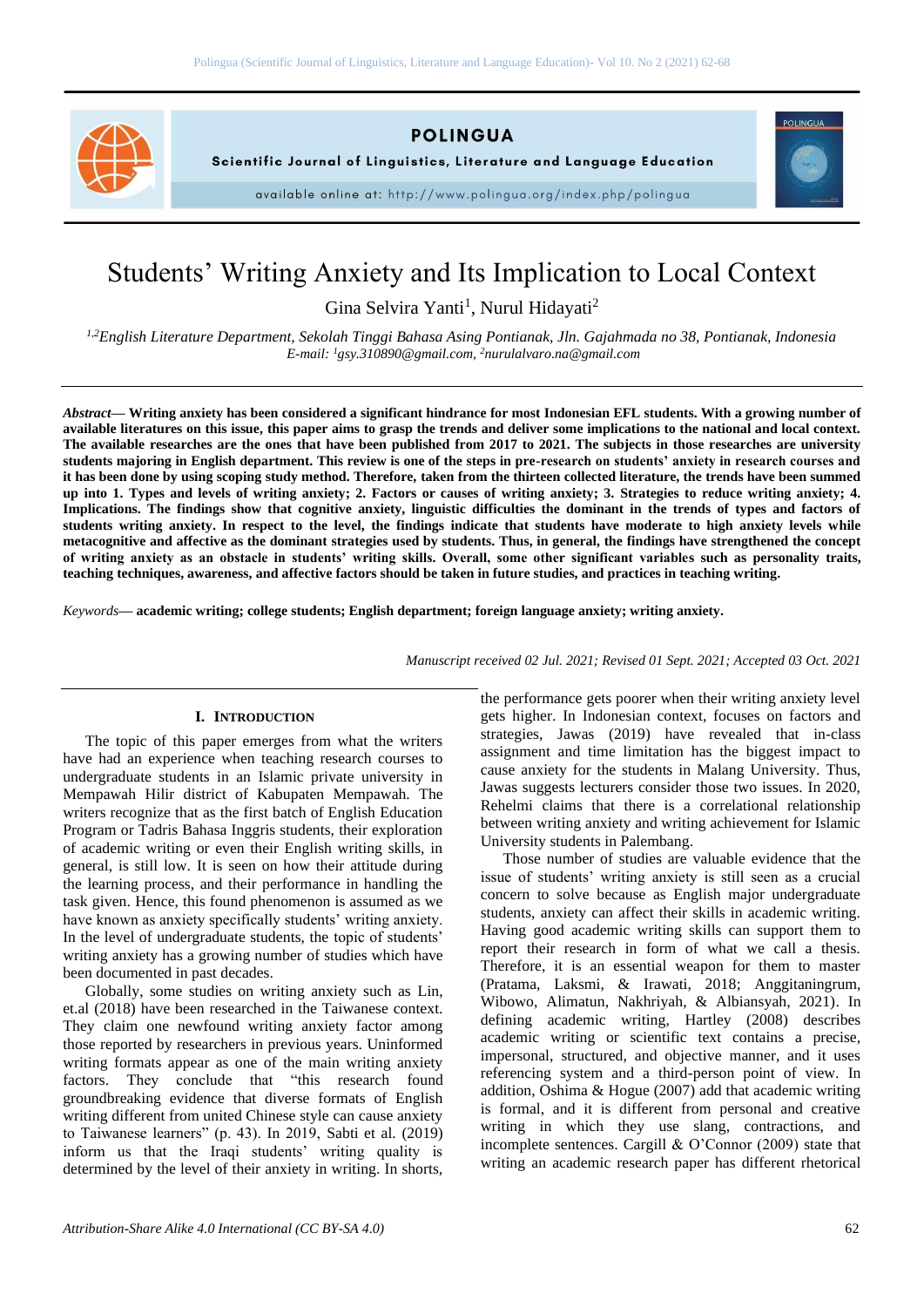styles, norms, conventions, and standards than any other writing purpose.

Regarding the concept of academic writing, it has been said that in the context of University level which the writing requirement is higher than other education levels, makes the EFL students be more anxious and insecure in taking writing courses (Ekmekçi, 2018; Holmes, Waterbury, Baltrinic, & Davis, 2018; Martinez, Kock, & Cass, 2011). Furthermore, Sabti, et al. 2019) elaborate that this issue happens because "its intricate nature coupled with the lack of vocabulary in the writers' repertoire and the handicap in their grammatical knowledge of the English language (p. 1). Thus, writing anxiety becomes one of the main concerns at the university level (Martinez et al., 2011). Anxiety in general deals with the mental condition of an individual toward something which can affect them in a positive or negative impact; and this issue is significant in the language learning process (Miri & Joia, 2018). In the same vein, Kara (2013) claims, "Anxiety is one of the factors that affect the process of learning" (p. 104). In the context of writing anxiety, Güneyli (2016) notes that writing anxiety is a response to the writing process; it can be "appears as motivating and sometimes preventing (p. 165). Wynne, Guo, & Wang (2014) describe writing anxiety as a state that can make individuals stressed during the writing process. As a response to this issue, some research has been done.

Due to a grown number of available literatures on writing anxiety and the issue which have been explained above, the writers are interested in doing a review on this issue that the writers believe is still limited in numbers. There have been similar reviews in the prior year such as Shehzadi & Krishnasamy (2018). Yet, this review focuses on a global context which is a mixture of ESL and EFL learners' perceptions taken from mixed education levels. Another prior study is conducted by Wang & Zeng (2020), who have deciphered some literature on writing anxiety researches in the China context. However, the relevant literatures have been taken in various years including the ones published in the ten years back such as in 2005 and 2010. To date, there have been no documented reviews that focus on reviewing this issue specifically in Indonesian context. Furthermore, despite quite numbers of available researches in Indonesian context, this review distinctively focuses on the setting of English department students in university level.

Finally, this review aims to: firstly, obtain a keen understanding from the results of available literatures in the sense of the latest five years. It is significant for other scholars or even policymakers in Indonesia to take this review's results into account consideration or to cover unrevealed crucial points of view to add or to complement this issue. Secondly, to imply some further points to the context nationally and locally. Thirdly, to offer some beneficial suggestions for future teaching writing practices and future studies.

#### **II. METHOD**

The research has been done qualitatively in nature by using the scoping method. It is compatible with this research purpose as Arksey & O'Malley (2005) describe that a scoping method aims to "collecting, evaluating and presenting research evidence". Daudt, Van Mossel, & Scott (2013), in addition, define that scoping studies intent to draw literatures on a particular topic which provides a broad opportunity to identify the key concepts, research gaps, and types, sources of evidence to inform practice and policymaking development. To meet this research purpose, some guidelines in selecting the research are formulated as follow: 1) the researches article publication must be in the range of 2017 to 2021; 2) it is an empirical-research based article; 3) the topic is writing anxiety and its sub-related topic; 4) the subject of research is English college students in Indonesia; 5) it is taken in reliable portals such as ERIC, Research gate, Science Direct, and Indonesia accredited journals (SINTA). After collecting the available researches which is suitable to those criteria above, a keen reading is done to gain points and infer it to the local context, particularly to Tadris Bahasa Inggris students in Kabupaten Mempawah. It was further presented and elaborated descriptively in the sections below.

#### **III. RESULTS AND DISCUSSION**

Among many available studies on the topic of "writing anxiety" of English major college students, there are thirteen pieces of research in the range of the year 2017 until 2020 which is appropriate to the guidelines. Yet, as far as the writers have explored, there is no research found on writing anxiety in the current year (2021) which is situated in Indonesian university students. This finding is presented in the table below.

TABLE I RESEARCHES ON ENGLISH COLLEGE STUDENTS' WRITING ANXIETY

| No       | <b>Research found</b> | Year |
|----------|-----------------------|------|
|          |                       | 2017 |
| 3        |                       | 2018 |
|          |                       | 2019 |
| $\Omega$ |                       | 2020 |

Referring to the table above, there is only one research found located in West Kalimantan. Moreover, the diversity of the research designs used can be seen as follow: 1) Quantitative descriptive is the most used research design (Wahyuni & Umam, 2017; Arindra & Ardi, 2020; Aunurrahman, 2019; Hartono & Maharani, 2020; Jawas, 2019; Masriani, Mukhaiyar, & Wahyuni, 2018; Rehelmi, 2020; Salikin, 2019; Sundari & Febriyanti, 2017; Aglina et al., 2020), 2) Survey design comes as second most used (Delvi Wahyuni, Witri Oktavia, & Leni Marlina, 2019; Syarifudin, 2020), and 3) Mixed method is used in one reviewed literature Apart from these researches, there is one research in 2019 (Toba, Noor, & Sanu, 2019) and two researches in 2020 (Liestyana, et. al, 2020; Mulyono, et. al. 2020) which have been eliminated. It is because the setting is not following the above criteria which those two eliminated pieces of research focus is the students from all education levels. Then, the writers believe the discussion,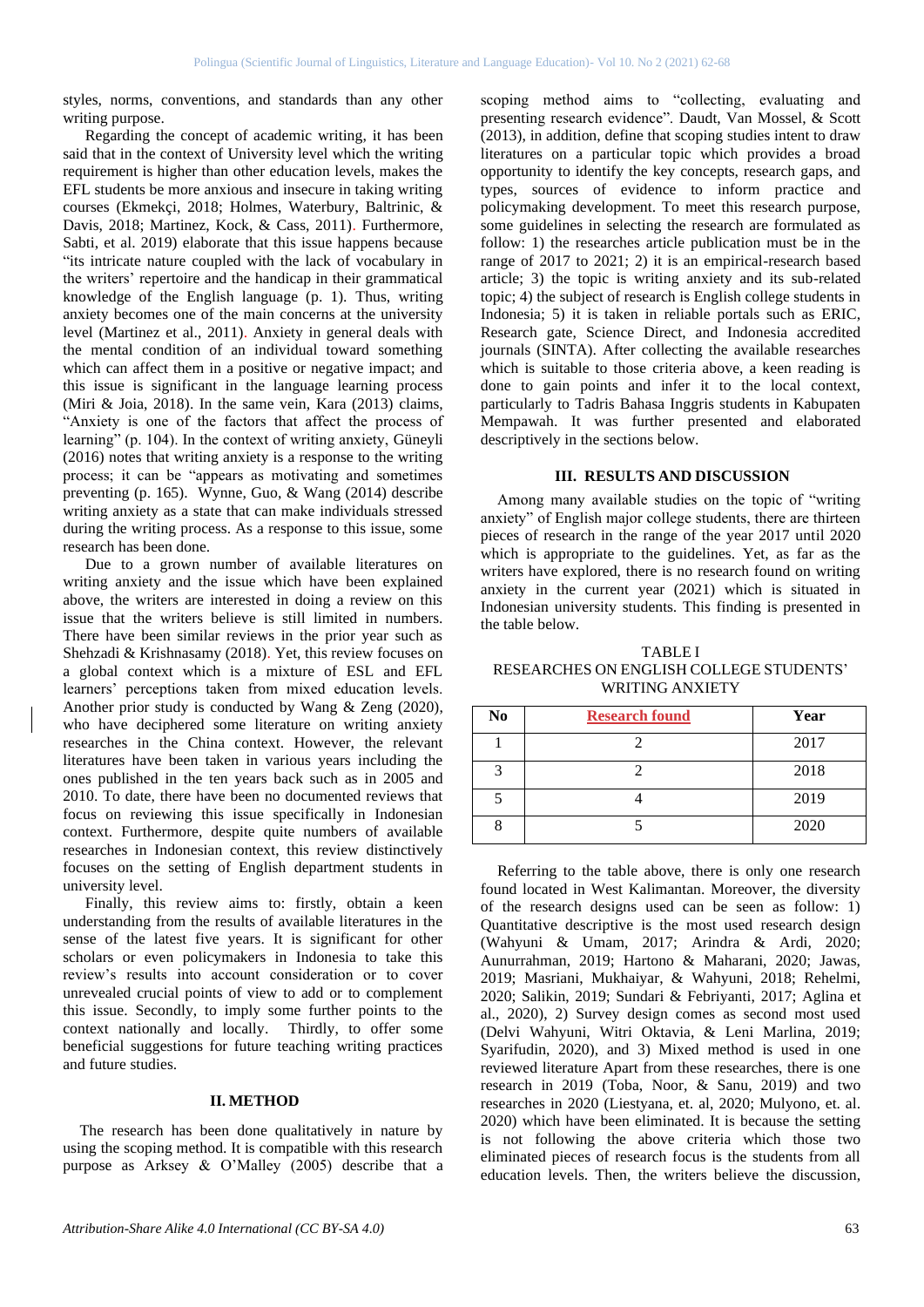implication, and conclusion of those three pieces of research are not suitable to the essence of this current review's purposes.

Therefore, from these thirteen pieces of research listed in the table above, elaborated description is presented into these sub-points: 1. types and level of writing anxiety, 2. factor or causes of writing anxiety, 3. strategies to cope with the writing anxiety, 4. Implications.

## *A. Types and Level of Writing Anxiety*

The phenomenon of writing anxiety has been vigorously investigated by many scholars for ten years back until recently. This includes the investigation of types and levels of writing anxiety. Several reports in the table above, ten out of twelve researches have investigated these two issues. Most of these nine reports have recorded that cognitive anxiety is the most experienced anxiety type (Wahyuni & Umam, 2017; Kusumaningputri, Ningsih, & Wisasongko, 2018; Salikin, 2019; Hartono & Maharani, 2020; Syarifudin, 2020) and two of the studies have revealed that writing anxiety level of students are moderate (Wahyuni et al., 2019; Salikin, 2019; Arindra & Ardi, 2020;) and low (Aunurrahman, 2019). Cognitive anxiety is a state of mind psychologically when they feel fear, worry, and have negative concerns of results or others' viewpoint (Y. S. Cheng, 2004). Thus, Kusumaningputri et al., (2018, p. 360) note that cognitive anxiety has a great influence on the interference of students' English composition writing. When students are overloaded to write without language and content errors, they become more anxious.

Furthermore, another important finding from Arindra & Ardi (2020) has revealed a contrary result which is somatic anxiety as the dominant type faced by the students. Cheng (2004a) believes that somatic anxiety includes feeling tense and nervous, blank, confused thinking, trembling, feeling panic, cold, and heartbeat. It is in line with what Arindra & Ardi (2020) have described in their study that the students mostly found their hearts pounding faster. They start to tremble, go blank, feel panic, freeze up and feel tense. This somatic anxiety is even worse when they cannot doublecheck their work. They only focus on finishing their writing during the provided time (p. 83).

Interestingly, a major writing anxiety scale used by those researchers (Wahyuni & Umam, 2017; Kusumaningputri et al., 2018; Hartono & Maharani, 2020; Syarifudin, 2020) is a questionnaire scale developed by Cheng (2004), while a minor scale used (Aunurrahman, 2019) is Daly and Miller (1975). A possible explanation for this might be that the most scale used is favourable by a number of scholars and it has been said to be a proven reliable and valid instrument (Wahyuni & Umam, 2017; Kusumaningputri et al., 2018; Hartono & Maharani, 2020). On the other hand, the minor scale used is chosen might be because the participants benefitted more from the scale. Moreover, the research also claims that anxiety is not an obstacle for the students to have a good performance in writing; in fact, it motivates them to learn (Aunurrahman, 2019, p. 116). It is in line with Jawas (2019, p. 743), he claims that having moderate or high writing anxiety is not a sign of having a poor writing ability; it is a condition that arises in the course of the writing process for it possibly can be cured when it has treated properly.

## *B. Factors or Causes of Writing Anxiety*

Another theme that has been obtained is about factors or causes of writing anxiety. It is found that six of them focus on this issue. Wahyuni & Umam (2017) in their study, reveal that linguistic difficulty is the most dominant factor in writing anxiety. It reflects that the students depend on translating Bahasa Indonesia to English when they write; in sum "they do not think in English directly" (p. 122). This result supports a finding from Wahyuni et al., (2019), who report that the topic choice and linguistic difficulties hold a high percentage as the causal factors in writing anxiety (p, 129). Additionally, Syarifudin (2020) also reports the same factor which is linguistic difficulties as the dominant one; it has more than 80 percent or it is more than half of participants experience these factors. Further causes are insufficient vocabulary mastery and sentence structure.

On the other hand, Kusumaningputri, Ningsih, & Wisasongko (2018) have suggested that insufficient writing practice is the first rank to cause writing anxiety for the students while linguistic difficulties come as the second. This fact occurs because the students who have higher anxiety do not know how to put their thought well in written form while those who are identified to have lower anxiety describe that they practice writing in English outside the class in any form include social media. Making it as a good effort and habit gradually, they feel more confident to write.

Unlike four studies which have been described in the previous paragraph, Jawas (2019), by using a variance questionnaire, have categorized the factors into 1) Prompt leading questions; 2) Essay writing process; 3) Type of essay assignment; 4) Classroom atmosphere (p. 736). The researcher further indicates that in-class writing assignments and on-time submission in the in-class assignment which belong to category number three have been indicated as the most potential anxiety factors. In the fourth category, the lecturer's teaching style also contributes to increasing the students' anxiety.

## *C. Strategies to reduce writing anxiety*

There are variations of the way researchers decode the writing strategy which further elaborate as follows. Kusumaningputri et al., (2018) have suggested some strategies for teacher to help reduce students' anxiety in writing. They are: modelling a good writing product to familiarize them about writing techniques; giving feedback during the writing process which focuses on coherence manner, not looking at the students' mistakes in grammar; training them to write on time by giving sufficient instruction and prompt vocabulary or topics.

Using a questionnaire originally from Raoofi, et.al, (2017), Masriani et al., (2018) have unravelled that the majority of the students use affective strategy and metacognitive strategy to reduce their writing anxiety. Respectively, it covers how they motivate themselves, control their emotion and attitude toward the given task; and their awareness of the writing process in setting the goal, scheduling, and planning their writing. However, it is said that the students with lower anxiety are more capable of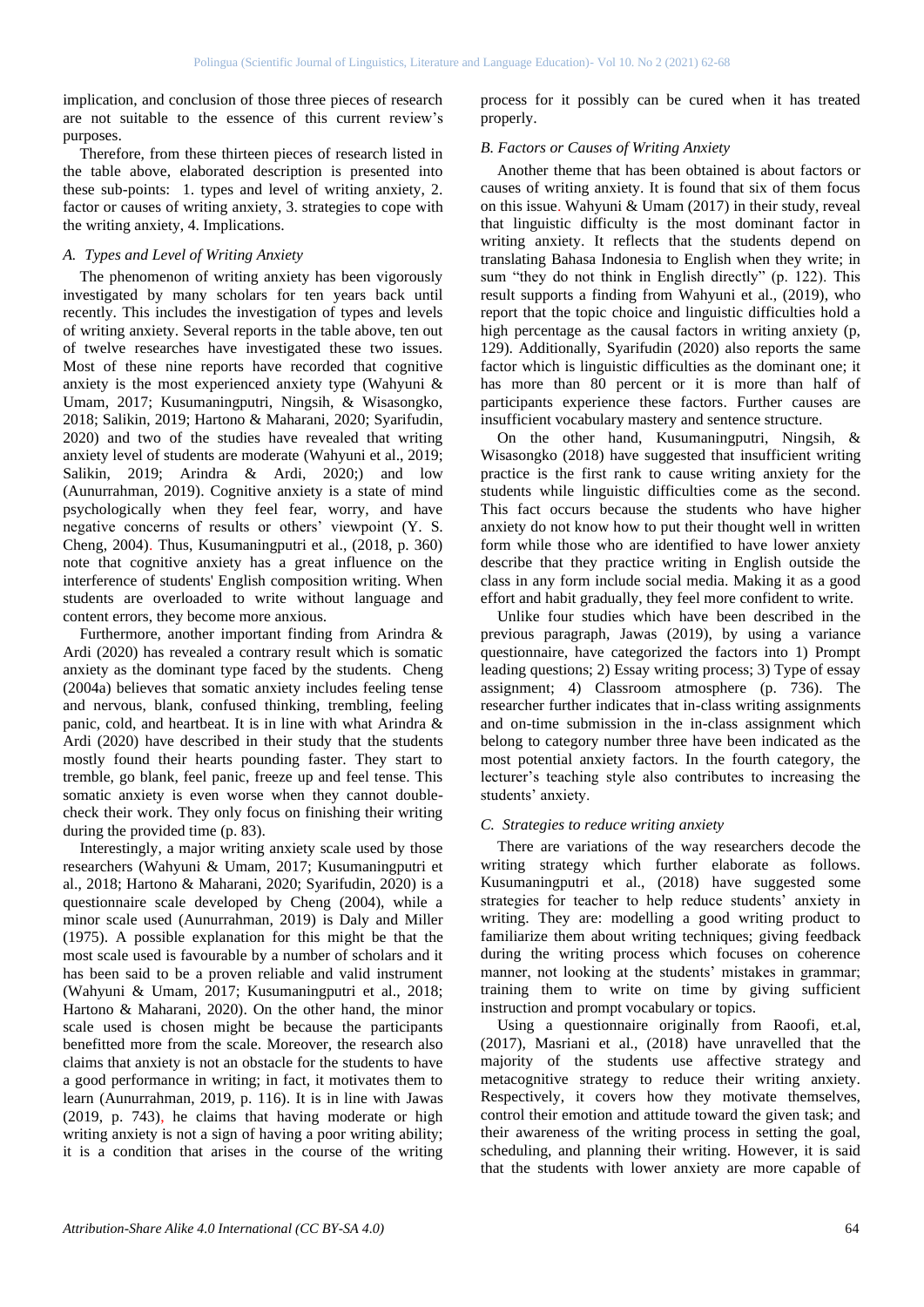using metacognitive strategy because they have enough knowledge of English writing concepts.

In the following year, adapting the writing strategy inventory by Kondo and Ying-Ling (2004), Delvi Wahyuni, Witri Oktavia, & Leni Marlina, in 2019, have reported that among the strategies namely preparation, positive-thinking, relaxation, peer-seeking, and avoidance, preparation and positive-thinking have been identified as the dominant strategy used by the students. In the same year, Jawas (2019) has used an open-ended questionnaire to identify the students' strategies in dealing with anxiety when they have an essay assignment. The research has deciphered that when the students are assigned to write an essay that is timelimited and demanding, the strategies they use to reduce their anxiety are: outlining the essay, shaping the background of the topic given, brainstorming the topic in groups inside or outside the class, exploring more supporting references, taking a break and pause, discussing the obstacles they have with peers or lecturers, and always trying to stay on-track and serene.

## *D. Implications*

This review of the thirteen pieces of research highlights some important implications that can be considered as a helpful direction for the future practices of teaching writing at the college level, future studies, and policymakers. Firstly, it concerns the affective factors and cognitive factors in writing. Affective factors in foreign language learning deal with emotional or internal determinants such as personality, anxiety, self-efficacy, attitudes, motivation, self-esteem, etc (Khaleghi, 2016; Zabihi, 2017; Zayed & Al-Ghamdi, 2019). Cognitive factors, as Lu (2010) has described, it covers the knowledge of the target language, the way individuals use writing strategies, and working memory capacity. These two factors correlate to the phenomenon of cognitive anxiety which has appeared as the majority of anxiety types from the reviewed literature above. Moreover, it has been claimed that both factors are the two crucial determinants that can affect learners' writing process, avoidance and writing product (Pratama et al., 2018; Zabihi, 2017). In support of this claim, Kormos (2012) has further described that working memory is responsible in the writing process such as allocation of attention on accuracy; organization on content, coherence, and cohesion. Therefore, refer to these considerations; these variables account in both national and local context should be undertaken in the future. Deeper attention also can be concentrated on the majority of cognitive anxiety.

Secondly, it is all about teachers' side covering the influence of teacher or lecturer's comments, feedback, or evaluation toward students' writing anxiety. Miri & Joia (2018) have pointed out that positive comment was given by teachers also gives positive attitude for students in doing their writing process. In terms of teaching style, Jawas (2019) has noted that this variable can affect students' anxiety as well. Jawas further describes that this issue also relates to how the teacher or lecturer should create a lighttension atmosphere during the class which can be beneficial for students. Although this issue mostly has been demonstrated as the least causal factor in increasing students writing anxiety (Subekti, 2018; Delvi Wahyuni, Witri

Oktavia, & Leni Marlina, 2019; Jawas, 2019; Kusumaningputri, Ningsih, & Wisasongko, 2018; Syarifudin, 2020), the geographical and characteristics differences should not be neglected. As it has been noted that this issue has been considered as the least because the condition and time-constraint of when the research takes place are not demanding (Delvi Wahyuni et al., 2019). To sum up, refer to geographical and characteristics variety explained before, teaching styles, the relationship between teacher and students, giving feedback or evaluation toward students' writing is particularly encouraging variables which can be better examined specifically in the local context.

Thirdly, it regards linguistic competence and cultural competence. It is unsurprising fact that most Indonesian students including at the college level have difficulty in English acquisition and refer to this English skill as a difficult skill to master (Anggitaningrum et al., 2021; Wahyuni & Umam, 2017). These topics have been raised based on the findings of the thirteen reviewed literature above which has indicated that linguistic competence (grammar, sentence structure, syntax, etc.) is the most responsible factor in leading students writing anxiety (Delvi Wahyuni et al., 2019; Hartono & Maharani, 2020; Kusumaningputri et al., 2018; Salikin, 2019; Syarifudin, 2020; Wahyuni & Umam, 2017). Taking this finding as consideration, another variable such as cultural competence is believed to have a strong relation to the linguistic competence of students, in this case, Indonesian English major college students. Research has been conducted by Hermanto (2008), which he has asserted that there is a potential positive influence between linguistic competence and cultural competence. He further describes that linguistic competence refers to communicative competence; while cultural competence refers to "the ability relating to the knowledge about language and its use"; thus, he also claims this competence represents what we call communicative competence. Cultural competence, he claims that the writers must be aware of the target language norms, comprehends well the values and the outlook of the target language to compose a writing piece that meets the discourse regulation to both his home language and target language. In sum, it would be significant to assess the effect, the perception, or even the practice of linguistic competence and cultural competence in English academic writing since such investigation is still rare.

Fourthly, the researchers have been pointed out a variety of strategies to reduce students writing anxiety. Unlike the types of writing anxiety, the researchers have used distinct inventory in obtaining the strategies used by students. The findings indicate that students writing anxiety is mostly affected by the unfamiliarity of the topic given; thus, metacognitive strategy, metacognitive awareness, affective strategy have been found as the most used strategies by the students (Delvi Wahyuni et al., 2019; Jawas, 2019; Kusumaningputri et al., 2018; Masriani et al., 2018). Furthermore, the findings have important implications for teachers to bridge those strategies during the writing process. The findings are also a suggestive link between writing achievement and techniques of teaching writing (Wang & Zeng, 2020) or other language learning-related variables such as the use of rubrics and metacognitive awareness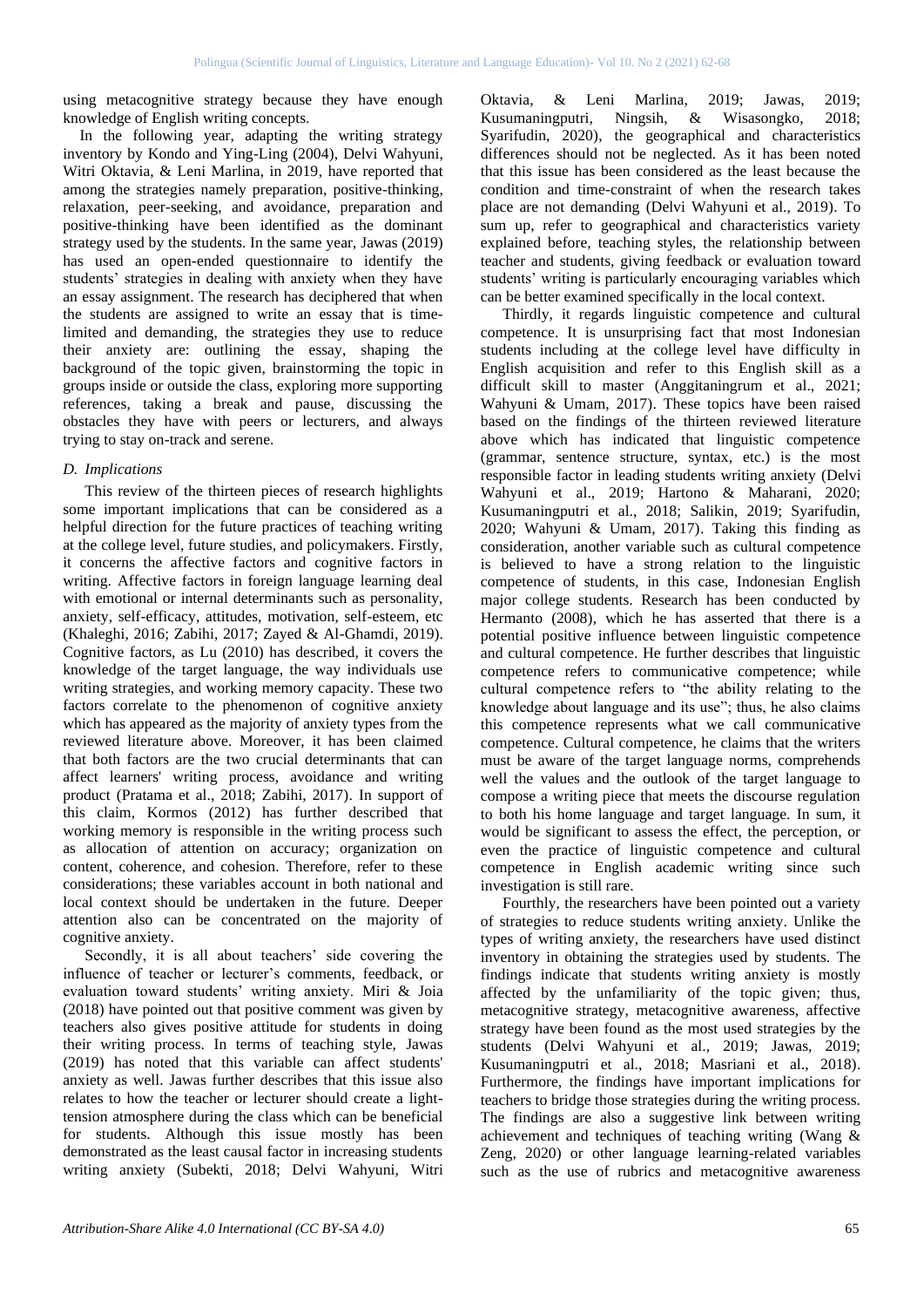(Aglina et al., 2020; Arindra & Ardi, 2020) which can be further investigated in the future. Another interesting link also emerges from writing anxiety strategy and personality traits such as one that has been done by Capellan (2017) and Nehiley & Sutherland (1995).

#### **IV. CONCLUSIONS**

This paper set out to review the available information on the issue of Indonesian students' writing anxiety at higher education level; thus, this paper is one of the rare reports on writing anxiety from national college students majoring in English department. Therefore, the results of this review conclude: 1) Because of the wide usage of the writing anxiety scale (SLWAI) by those pieces of literature, the results appear to be repetitive. However, this similarity finding can lead future works to explore this issue by correlating it to other significant variables. Furthermore, the level of students writing anxiety is found to be at a moderate to a high level. It indicates that students' English proficiency is one of the causes of this result. In respect to this, teachers are suggested to employ teaching techniques in reducing this anxiety type and to help students in their writing process; 2) the findings also indicate that there is a prominent role of teachers in students' writing anxiety. Moreover, it is suggested for teachers to avoid giving a negative comment, changing comments directly to the writing process, not the mistakes of the product, and stirring less-tension learning atmosphere; 3) another point to emerge from the findings is that it is necessary to confirm the inter-relation between writing anxiety, writing achievement, linguistics competence, and cultural competence in the next future studies; 4) Affective and metacognitive strategy have appeared as the most dominant strategies used by students. These findings correlate to students' awareness of academic writing knowledge and their proficiency in English. Thus, the information of the framework of the concept of academic writing or even essay types needs to be delivered beforehand.

Additionally, the reader should bear in mind that this review is limited by some factors such as the time constraints which affect the selection and collection of pieces of literature. However, the findings and conclusion which have been delivered before hopefully can attract or draw more attention in investigating this topic for helping students to comprehend the academic writing knowledge and to produce good writing as well. Those further works can focus on correlating the issue to other significant variables such as personality traits, teaching techniques, awareness, and affective factors that should be taken in future studies, and practices in teaching writing. Another work can offer to investigate or to describe some prominent media or techniques to lessen students' writing anxiety. Finally, policy-makers are expected to provide an appropriate curriculum to boost students writing skills, and to reduce writing anxiety.

#### **ACKNOWLEDGMENT**

We would like to thank *Direktorat Riset dan Pengabdian Masyarakat (DRPM)* from *Kementerian Ristek Dikti* for funding this research through the "skim hibah bersaing

2020" in 2021 implementation. We also grateful to the researchers that their articles been used as materials in this research.

#### **REFERENCES**

- Aglina, E. F., Rohmatillah, & Syamsiah, N. (2020). The Correlation between Students ' Metacognitive Awareness and Their Anxiety in Writing Performance. *English Education: Jurnal Tadris Bahasa Inggris*, *13*(1), 63–74.
- Anggitaningrum, N. R., Wibowo, H., Alimatun, Nakhriyah, M., & Albiansyah. (2021). Investigating Clustering Technique on Students ' Writing Skill in Narrative Text. *Polingua :(Scientific Journal of Linguistics, Literature and Language Education)*, *10*(1), 12–15.
- Arindra, M. Y., & Ardi, P. (2020). The correlation between students' writing anxiety and the use of writing assessment rubrics. *LEARN Journal: Language Education and Acquisition Research Network*, *13*(1), 76–93.
- Arksey, H., & O'Malley, L. (2005). Scoping studies: Towards a methodological framework. *International Journal of Social Research Methodology: Theory and Practice*, *8*(1), 19–32. https://doi.org/10.1080/1364557032000119616
- Aunurrahman, A. (2019). Exploring Writing Anxiety of the EFL University Students in Pontianak Indonesia. *IJELTAL (Indonesian Journal of English Language Teaching and Applied Linguistics)*, *4*(1), 109. https://doi.org/10.21093/ijeltal.v4i1.336
- Capellan, F. (2017). A correlational study: Personality types and foreign language acquisition in undergraduate students. *ProQuest Dissertations and Theses*, 166. Retrieved from the state of  $\sim$ https://login.ezproxy.javeriana.edu.co/login?qurl=https %3A%2F%2Fsearch.proquest.com%2Fdocview%2F1 972135983%3Faccountid%3D13250
- Cargill, M., & O'Connor, P. (2009). *Writing Scientific Research Articles: Strategy and Steps* (Vol. 46). https://doi.org/10.1177/030098580904600502
- Cheng, Y. (2004). EFL Students ' Writing Anxiety : Sources and Implications. *English Teaching and Learning*, *2*(January 2004), 41–62.
- Cheng, Y. S. (2004). A measure of second language writing anxiety: Scale development and preliminary validation. *Journal of Second Language Writing*, *13*(4), 313–335. https://doi.org/10.1016/j.jslw.2004.07.001
- Chin Lin, G. H., Larke, P. J., Jarvie, D. S., & Chieh Chien, P. S. (2018). Debatable Issues of English Writing Apprehensions: A Qualitative Study of Taiwanese English Majors' Perspectives. *English Language Teaching*, *11*(1), 33–45. https://doi.org/10.5539/elt.v11n1p33
- Daudt, H. M. L., Van Mossel, C., & Scott, S. J. (2013). Enhancing the scoping study methodology: A large, inter-professional team's experience with Arksey and O'Malley's framework. *BMC Medical Research Methodology*, *13*(1), 1. https://doi.org/10.1186/1471- 2288-13-48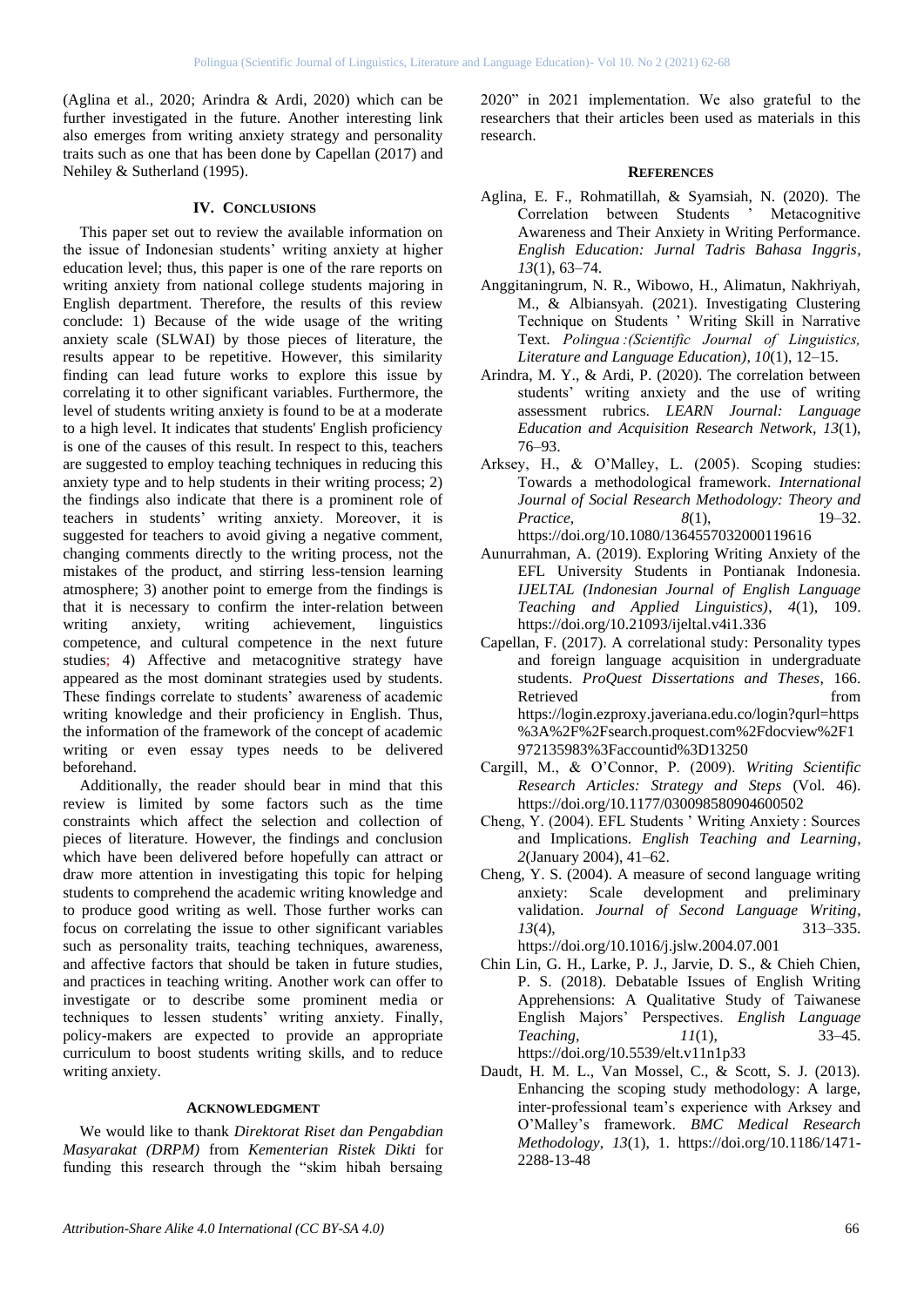- Delvi Wahyuni, D. W., Witri Oktavia, W. O., & Leni Marlina, L. M. (2019). Writing Anxiety among Indonesian EFL College Students: Levels, Causes, and Coping Strategies. *Lingua Cultura*, *13*(1), 67. https://doi.org/10.21512/lc.v13i1.5239
- Ekmekçi, E. (2018). Exploring Turkish EFL Students' Writing Anxiety. *Reading Matrix: An International Online Journal*, *18*(1), 158–175.
- Güneyli, A. (2016). Analyzing writing anxiety level of Turkish cypriot students. *Education and Science*, *41*(183), 163–180. https://doi.org/10.15390/EB.2016.4503
- Hartley, J. (2008). *Academic Writing and Publishing: A Practical Guide (Google eBook)*. Retrieved from http://books.google.com/books?id=VhpZwXYOJ3oC &pgis=1
- Hartono, H., & Maharani, M. M. (2020). English Writing Anxiety and the Writing Problems of Indonesia EFL Learners. *Advances in Social Science, Education and Humanities Research*, *409*(March), 513–517. https://doi.org/10.2991/assehr.k.200225.111
- Hermanto, H. (2008). THE INFLUENCE OF LANGUAGE COMPETENCE, WRITING COMPETENCE, AND CULTURAL COMPETENCE ON PRODUCING A SUCCESSFUL WRITING. *Jurnal Sosial HUmaniora*, *1*(2), 185–195.
- Holmes, B., Waterbury, T., Baltrinic, E., & Davis, A. (2018). Angst About Academic Writing : *Contemporary Issues in Education Research- Second Quarter*, *11*(2), 67–73.
- Jawas, U. (2019). Writing anxiety among Indonesian EFL students: Factors and strategies. *International Journal of Instruction*, *12*(4), 733–746. https://doi.org/10.29333/iji.2019.12447a
- Kara, S. (2013). Writing anxiety: A case study on Efl students' major reasons of writing apprehension in writing classes. *Anadolu Journal Od Educational Sciences International*, *1*(January), 103–111.
- Khaleghi, A. (2016). Identification of Affective Factors Influencing Students ' Low participation in University EFL Oral Classes : An Iranian Case Study. *International Journal of Humanities and Social Science*, *6*(7), 185–189.
- Kormos, J. (2012). The role of individual differences in L2 writing. *Journal of Second Language Writing*, *21*(4), 390–403. https://doi.org/10.1016/j.jslw.2012.09.003
- Kusumaningputri, R., Ningsih, T. A., & Wisasongko, W. (2018). Second Language Writing Anxiety of Indonesian EFL Students. *Lingua Cultura*, *12*(4), 357. https://doi.org/10.21512/lc.v12i4.4268
- Liestyana, A., Mulyono, H., Warni, S., & Suryoputro, G. (2020). *Types And Levels Of Writing Anxiety Among Indonesian Secondary School And University Students*. (April). https://doi.org/10.4108/eai.11-12- 2019.2290807
- Lu, Y. (2010). Cognitive Factors Contributing to Chinese EFL Learners ' L2 Writing Performance in Timed Essay Writing. *Applied Linguistics*.
- Martinez, C. ., Kock, N., & Cass, J. (2011). Pain and Pleasure in Short Essay Writing: Factors Predicting University Students' Writing Anxiety and Writing

Self-Efficacy. *Journal of Adolescent & Adult Literacy*, *54*(5), 351–360. https://doi.org/10.1598/JA

- Masriani, E., Mukhaiyar, M., & Wahyuni, D. (2018). Writing Anxiety and Writing Strategies Used By English Department Students of Universitas Negeri Padang Kecemasan Dalam Menulis Dan Strategi Menulis Yang Di Gunakan Mahasiswa Bahasa Inggris Universitas Negeri Padang. *Lingua Didaktika: Jurnal Bahasa Dan Pembelajaran Bahasa*, *12*(1), 76–85. Retrieved from the settlement of the settlement of the settlement of the settlement of the settlement of the settlement of the settlement of the settlement of the settlement of the settlement of the settlement of the settl http://ejournal.unp.ac.id/index.php/linguadidaktika/arti cle/view/8766
- Miri, M. A., & Joia, J. (2018). Writing Anxiety in an Afghan EFL Setting: Voices From Five Afghan Students. *Journal of Foreign Languange Teaching and Learning*, *3*(1). https://doi.org/10.18196/ftl.3125
- Mulyono, H., Liestyana, A. R., Warni, S., Suryoputro, G., & Ningsih, S. K. (2020). Indonesian Students' Anxiety To Write in English As a Foreign Language Across Gender and Educational Levels. *Problems of Education in the 21st Century*, *78*(2), 249–262. https://doi.org/10.33225/pec/20.78.249
- Nehiley, J., & Sutherland, J. (1995). The Effects of Perceptions of Gender and Personality Type on Writer's Block. *NACTA Journal*, *39*(2), 13–17. Retrieved from http://www.jstor.org/stable/43765451
- Oshima, A., & Hogue, A. (2007). *Introduction to academic English* (3RD ed.). USA: Longman.
- Pratama, H. N., Laksmi, E. D., & Irawati, E. (2018). How Much Do the Affective Factors Contribute to Writing Performance?: A Path Analysis Study of Chained Predictors. *Jurnal Pendidikan Humaniora*, *6*(1), 61– 68. Retrieved from http://journal.um.ac.id/index.php/jphpISSN:2338- 8110/eISSN:2442-3890
- Raoofi, S., Miri, A., Gharibi, J., & Malaki, B. (2017). Assessing and validating a writing strategy scale for undergraduate students. *Journal of Language Teaching and Research*, *8*(3), 624–633. https://doi.org/10.17507/jltr.0803.23
- Rehelmi, N. A. (2020). The The Relationship between Writing Anxiety and Writing Achievement: A Case of One Islamic University in Palembang. *Ta'dib: Jurnal Pendidikan Islam*, *25*(1), 21–31. https://doi.org/10.19109/td.v25i1.5376
- Sabti, A. A., Md Rashid, S., Nimehchisalem, V., & Darmi, R. (2019). The Impact of Writing Anxiety, Writing Achievement Motivation, and Writing Self-Efficacy on Writing Performance: A Correlational Study of Iraqi Tertiary EFL Learners. *SAGE Open*, *9*(4). https://doi.org/10.1177/2158244019894289
- Salikin, H. (2019). Factors affecting male and female Indonesian EFL students' writing anxiety. *Indonesian Journal of Applied Linguistics*, *9*(2), 316–323. https://doi.org/10.17509/ijal.v9i2.20229
- Shehzadi, K., & Krishnasamy, H. (2018). ESL Writing Anxiety, Writer's Native Language, ESL Writing Self-Efficacy and ESL Writing Performance: Insights into the Literature. *Pakistan Journal of Humanities and Social Sciences*, *6*(2), 221–247. https://doi.org/10.52131/pjhss.2018.0602.0044